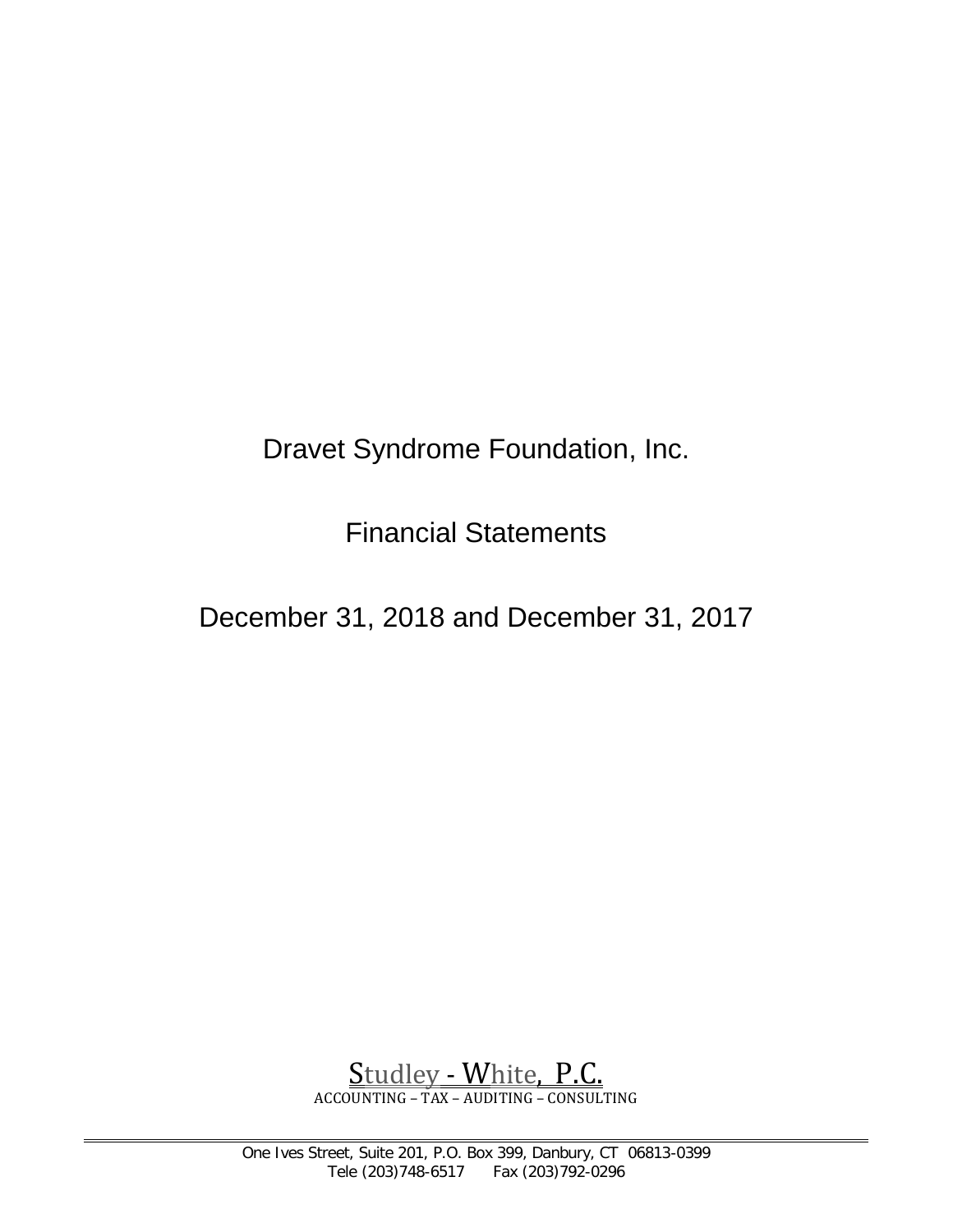## **DRAVET SYNDROME FOUNDATION, INC. Financial Statements December 31, 2018**

# **Table of Contents**

#### **Page** 2014 - Andre Stein Andre Stein Andre Stein Andre Stein Andre Stein Andre Stein Andre Stein Andre Stein A

### **Financial Statements**:

| Statements of Activities for the Year Ended December 31, 2018 and 2017  4 |  |
|---------------------------------------------------------------------------|--|
| Statements of Cash Flows for the Year Ended December 31, 2018 and 20175   |  |
| Statement of Functional Expenses for the Year Ended December 31, 2018 and |  |
|                                                                           |  |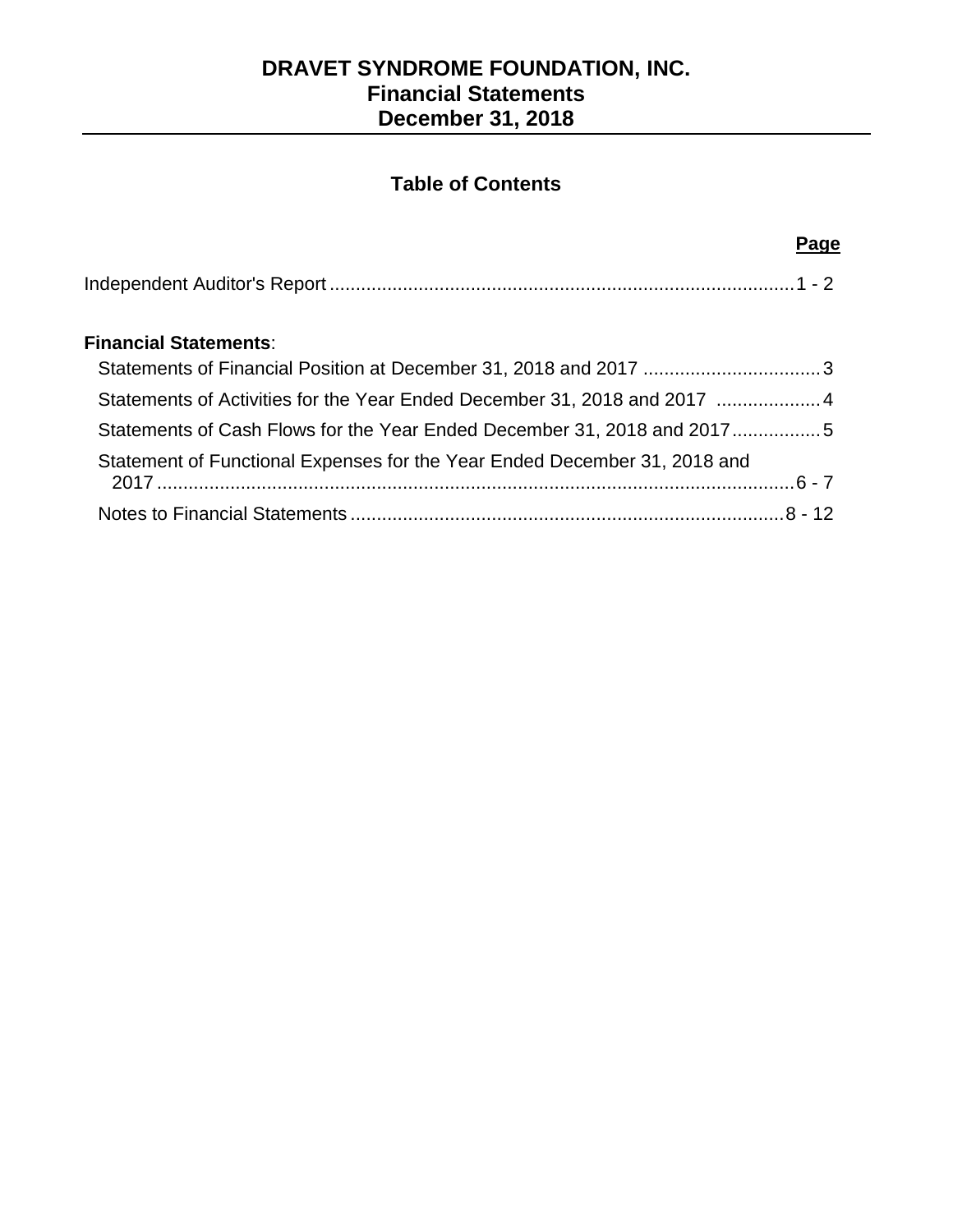Studley - White, P.C. ACCOUNTING – TAX – AUDITING - CONSULTING

> Donald T. Studley, C.P.A. Brian C. White, C.P.A.

> > March 22, 2019

### **INDEPENDENT AUDITOR'S REPORT**

To The Board of Directors of Dravet Syndrome Foundation, Inc.

We have audited the accompanying financial statements of Dravet Syndrome Foundation, Inc. (a nonprofit organization), which comprise the statement of financial position as of December 31, 2018 and 2017, and the related statements of activities, functional expenses and cash flows for the years then ended, and the related notes to the financial statements.

#### **Management's Responsibility for the Financial Statements**

Management is responsible for the preparation and fair presentation of these financial statements in accordance with accounting principles generally accepted in the United States of America; this includes the design, implementation, and maintenance of internal control relevant to the preparation and fair presentation of financial statements that are free from material misstatement, whether due to fraud or error.

#### **Auditor's Responsibility**

 $\overline{a}$ 

Our responsibility is to express an opinion on these financial statements based on our audit. We conducted our audit in accordance with auditing standards generally accepted in the United States of America. Those standards require that we plan and perform the audit to obtain reasonable assurance about whether the financial statements are free of material misstatement.

An audit involves performing procedures to obtain audit evidence about the amounts and disclosures in the financial statements. The procedures selected depend on the auditor's judgment, including the assessment of the risks of material misstatement of the financial statements, whether due to fraud or errors. In making those risk assessments, the auditor considers internal control relevant to the entity's preparation and fair presentation of the financial statements in order to design audit procedures that are appropriate in the circumstances, but not for the purpose of expressing an opinion on the effectiveness of the entity's internal control. Accordingly, we express no such opinion. An audit also evaluating the appropriateness of accounting policies used and the reasonableness of significant accounting estimates made by management, as well as evaluating the overall presentation of the financial statements.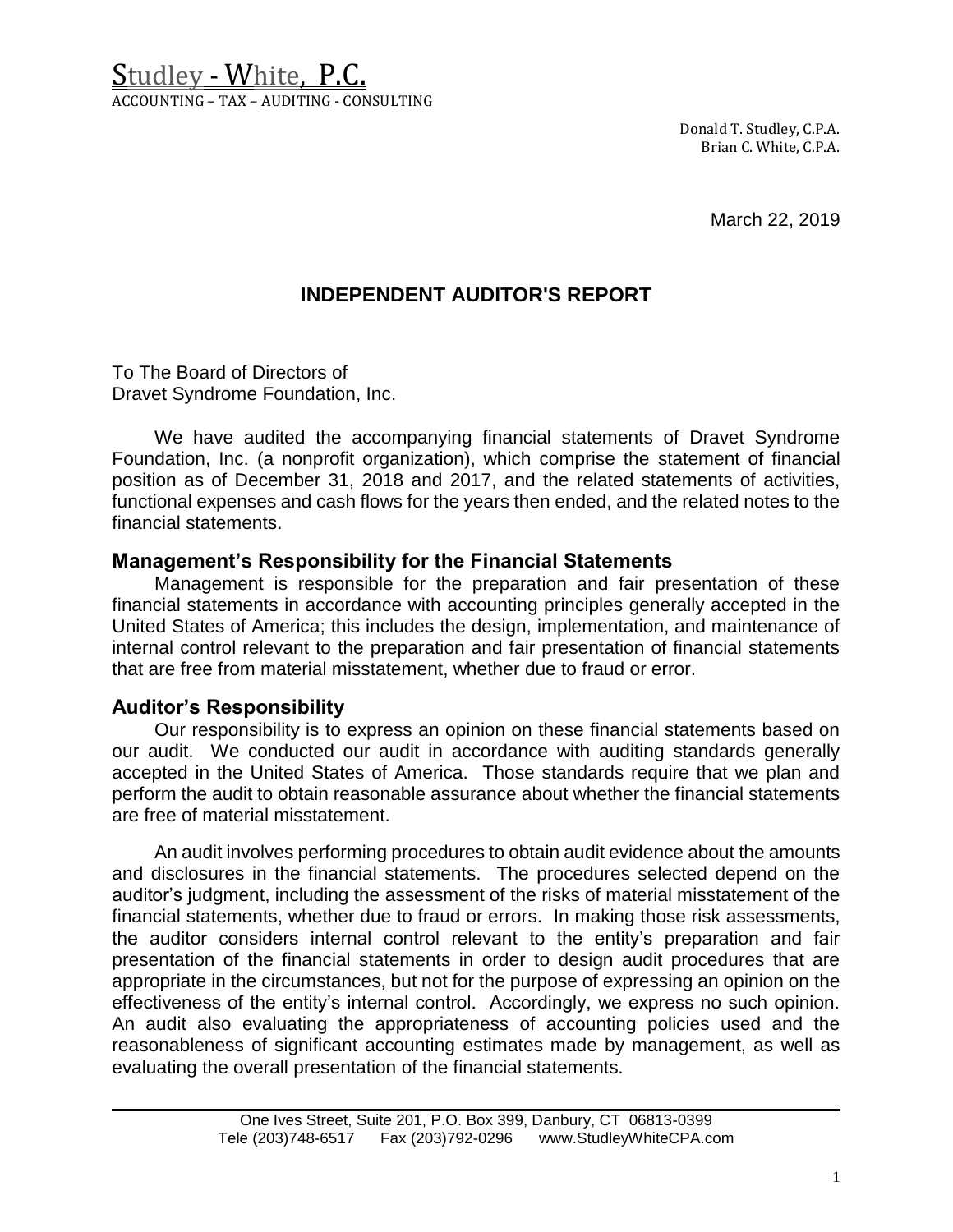We believe that the audit evidence we have obtained is sufficient and appropriate to provide a basis for our audit opinion.

### **Opinion**

In our opinion, the financial statements referred to above present fairly, in all material respects the financial position of Dravet Syndrome Foundation, Inc. as of December 31, 2018 and December 31, 2017, and the changes in its net assets and its cash flows for the years then ended in accordance with accounting principles generally accepted in the United States of America.

**Studley-White, P.C.**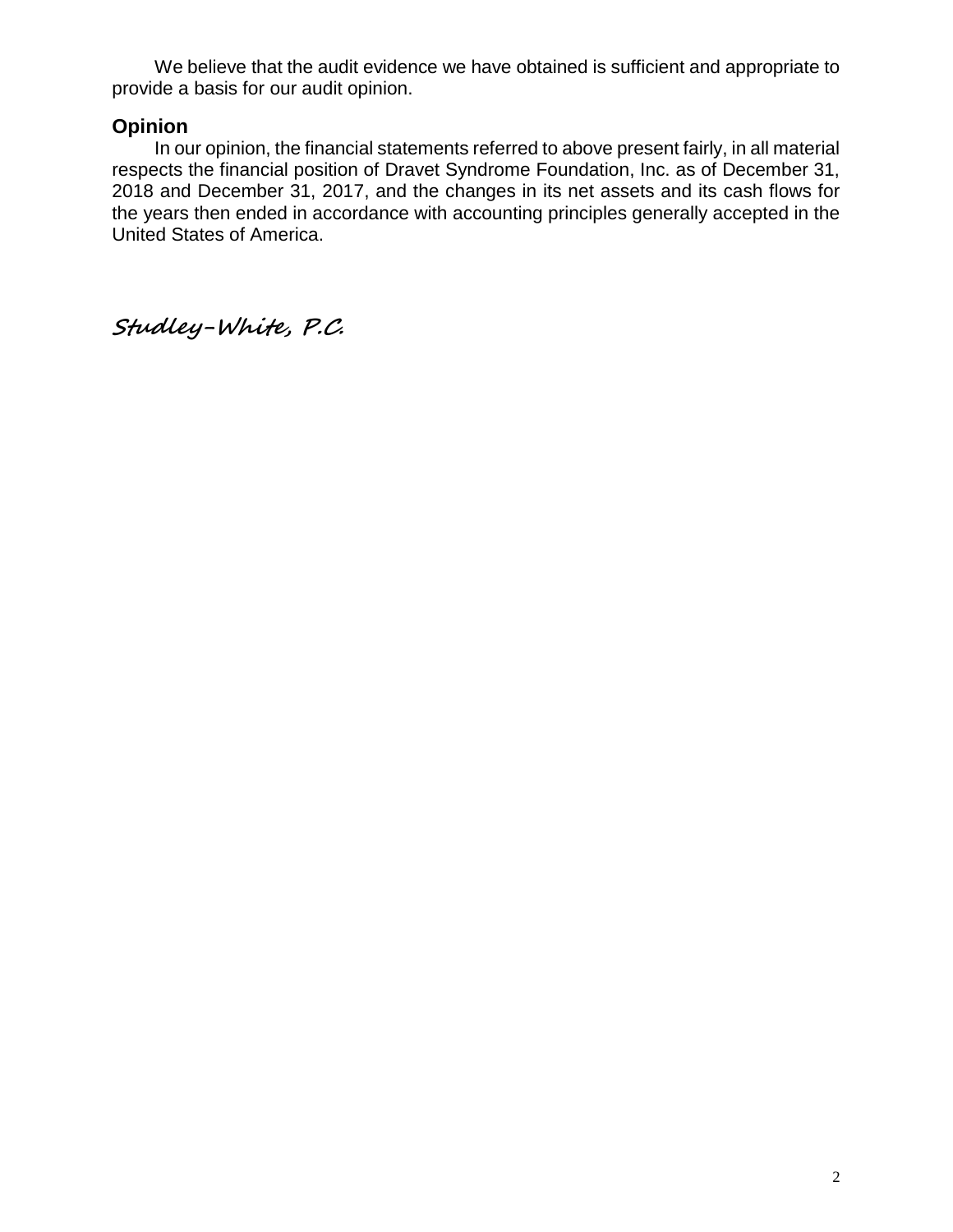## **DRAVET SYNDROME FOUNDATION, INC. Statements of Financial Position December 31,**

|                                        | 2018            | 2017                             |
|----------------------------------------|-----------------|----------------------------------|
| <b>Assets</b>                          |                 |                                  |
| <b>Assets</b>                          |                 |                                  |
| Cash and cash equivalents              | \$<br>2,559,221 | \$<br>1,672,305                  |
| Accounts receivable                    | 58,638          | 67,634                           |
| Prepaid expenses                       | 39,041          | 18,162                           |
| Beneficial interst in charitable trust | 11,412          | 13,312                           |
| <b>Total Assets</b>                    | \$<br>2,668,312 | \$<br>1,771,413                  |
| Accounts payable                       | \$<br>183,739   | \$                               |
| <b>Liabilities</b>                     |                 |                                  |
|                                        |                 | 260,845                          |
| <b>Total Liabilities</b>               | 183,739         | 260,845                          |
| Net Assets                             |                 |                                  |
| Net assets without donor restrictions  | 2,473,104       |                                  |
| Net Assets with donor restrictions     | 11,469          |                                  |
| <b>Total Net Assets</b>                | 2,484,573       | 1,497,256<br>13,312<br>1,510,568 |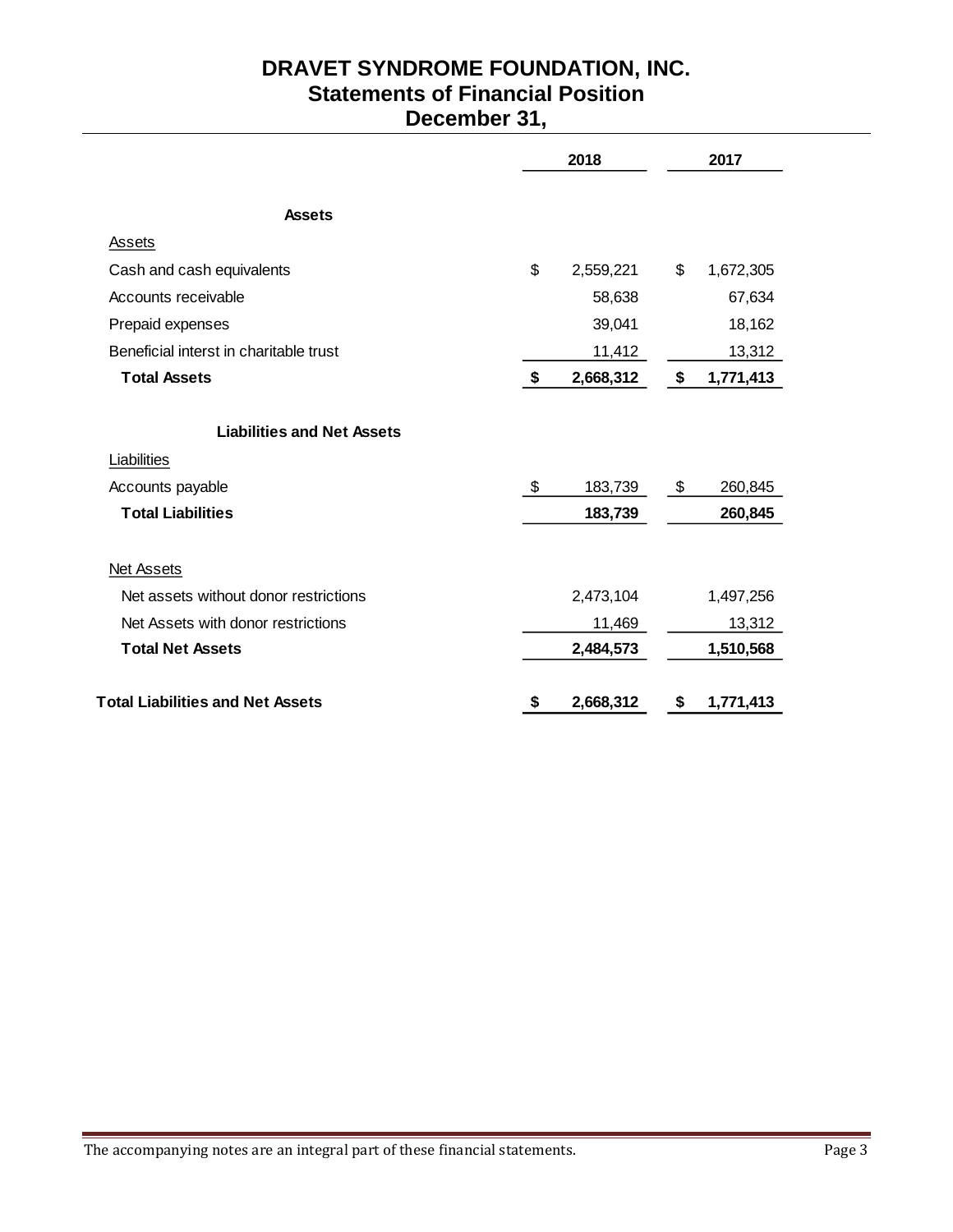## **DRAVET SYNDROME FOUNDATION, INC. Statements of Activities For the Year Ended December 31,**

|                                           |                                                           | 2018            | 2017            |
|-------------------------------------------|-----------------------------------------------------------|-----------------|-----------------|
| <b>Change in Unrestricted Net Assets</b>  |                                                           |                 |                 |
| Revenues and Other Support                |                                                           |                 |                 |
| Special events                            | - revenue                                                 | \$<br>923,496   | \$<br>939,334   |
|                                           | - expenses                                                | (79, 494)       | (124, 747)      |
|                                           | - net                                                     | 844,002         | 814,587         |
| Program Service Revenue                   |                                                           | 511,463         | 142,722         |
| Contributions and grants                  |                                                           | 657,764         | 630,749         |
| Other income                              |                                                           | 3,137           | 2,501           |
|                                           | Unrestricted revenues and other support                   | 2,016,366       | 1,590,559       |
| Net assets released from restriction      |                                                           | 854             | 861             |
| <b>Total Revenues and Other Support</b>   |                                                           | 2,017,220       | 1,591,420       |
| <b>Expenses</b>                           |                                                           |                 |                 |
| Program Services:                         |                                                           |                 |                 |
| Patient and family services               |                                                           | 263,616         | 90,222          |
|                                           | Professional Education and Meetings                       | 75,850          | 45,716          |
| Research                                  |                                                           | 426,512         | 724,644         |
| <b>Total Program Services</b>             |                                                           | 765,978         | 860,582         |
| <b>Support Services:</b>                  |                                                           |                 |                 |
| Management and general                    |                                                           | 199,207         | 140,723         |
| Fund raising                              |                                                           | 77,176          | 103,360         |
| <b>Total Support Services</b>             |                                                           | 276,383         | 244,083         |
| <b>Total Expenses</b>                     |                                                           | 1,042,361       | 1,104,665       |
|                                           | Increase in net assets without donor restrictions         | 974,859         | 486,755         |
| <b>Net Assets with Donor Restrictions</b> |                                                           |                 |                 |
| Investment income                         |                                                           |                 | 1,777           |
| Net assets released from restriction      |                                                           | (854)           | (861)           |
|                                           | Increase (decrease) in net assets with donor restrictions | (854)           | 916             |
| Increase in net assets                    |                                                           | 974,005         | 487,671         |
| Net assets at beginning of year           |                                                           | 1,510,568       | 1,022,897       |
| Net assets at end of year                 |                                                           | \$<br>2,484,573 | \$<br>1,510,568 |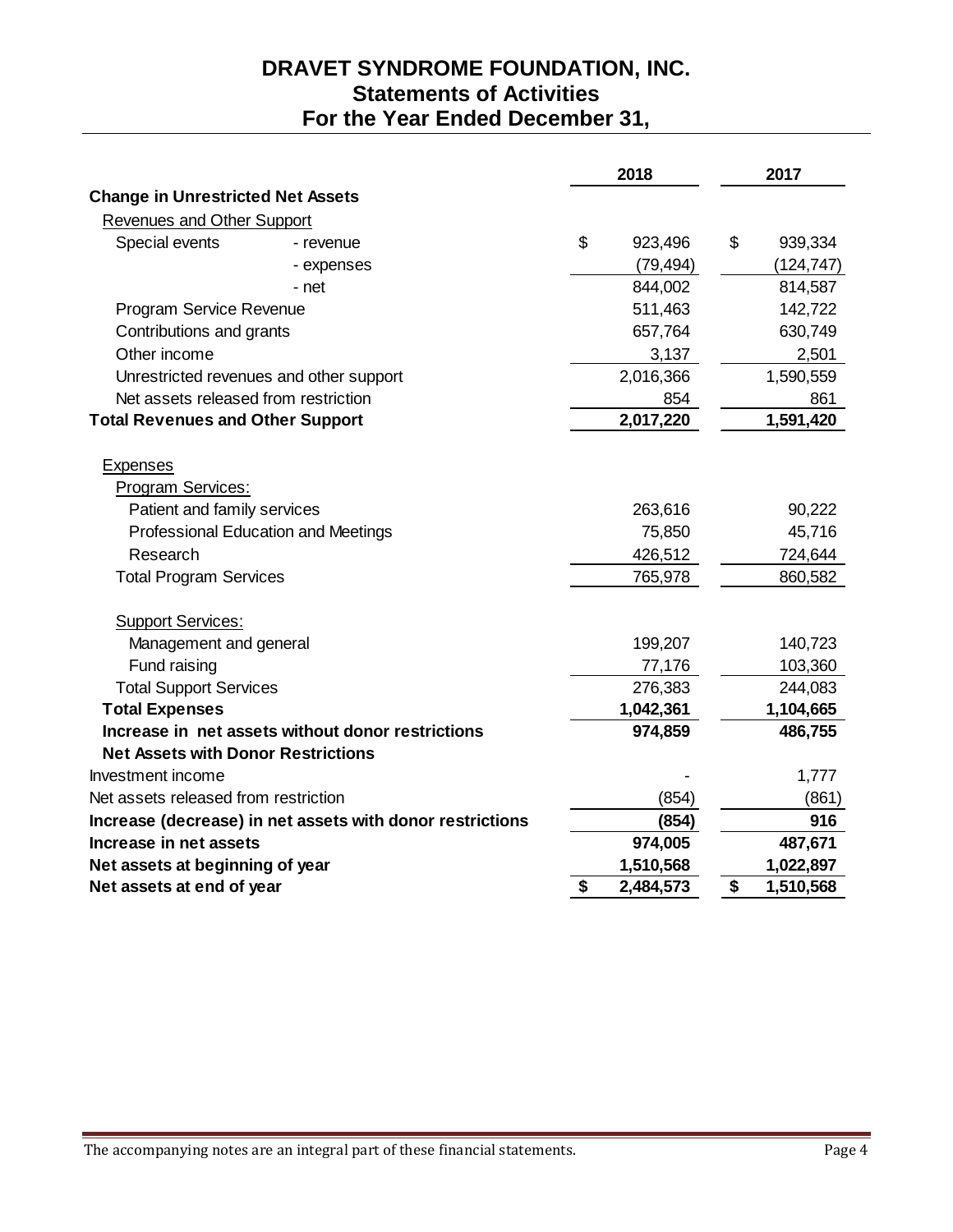## **DRAVET SYNDROME FOUNDATION, INC. Statements of Cash Flows For the Year Ended December 31,**

|                                                              | 2018          | 2017            |
|--------------------------------------------------------------|---------------|-----------------|
| <b>Cash Flows from Operating Activities:</b>                 |               |                 |
| Increase in net assets                                       | \$<br>974,005 | \$<br>487,671   |
|                                                              | 974,005       | 487,671         |
| Changes in assets and liabiliies:                            |               |                 |
| (Increase) decrease in:                                      |               |                 |
| Accounts receivable                                          | 8,996         | (42,897)        |
| Prepaid expenses                                             | (20,879)      | (4,241)         |
|                                                              | (11, 883)     | (47, 138)       |
| Increase (decrease) in:                                      |               |                 |
| Accounts payable and accrued expenses                        | (77,105)      | 255,192         |
|                                                              | (77, 105)     | 255,192         |
| Net cash provided by operating activities                    | 885,017       | 695,725         |
| Investment (income) loss, net assets with donor restrictions | 1,899         | (902)           |
| Net increase in cash and cash equivalents                    | 886,916       | 694,823         |
| Cash and cash equivalents at beginning of year               | 1,672,305     | 977,482         |
| Cash and cash equivalents at end of year                     | 2,559,221     | \$<br>1,672,305 |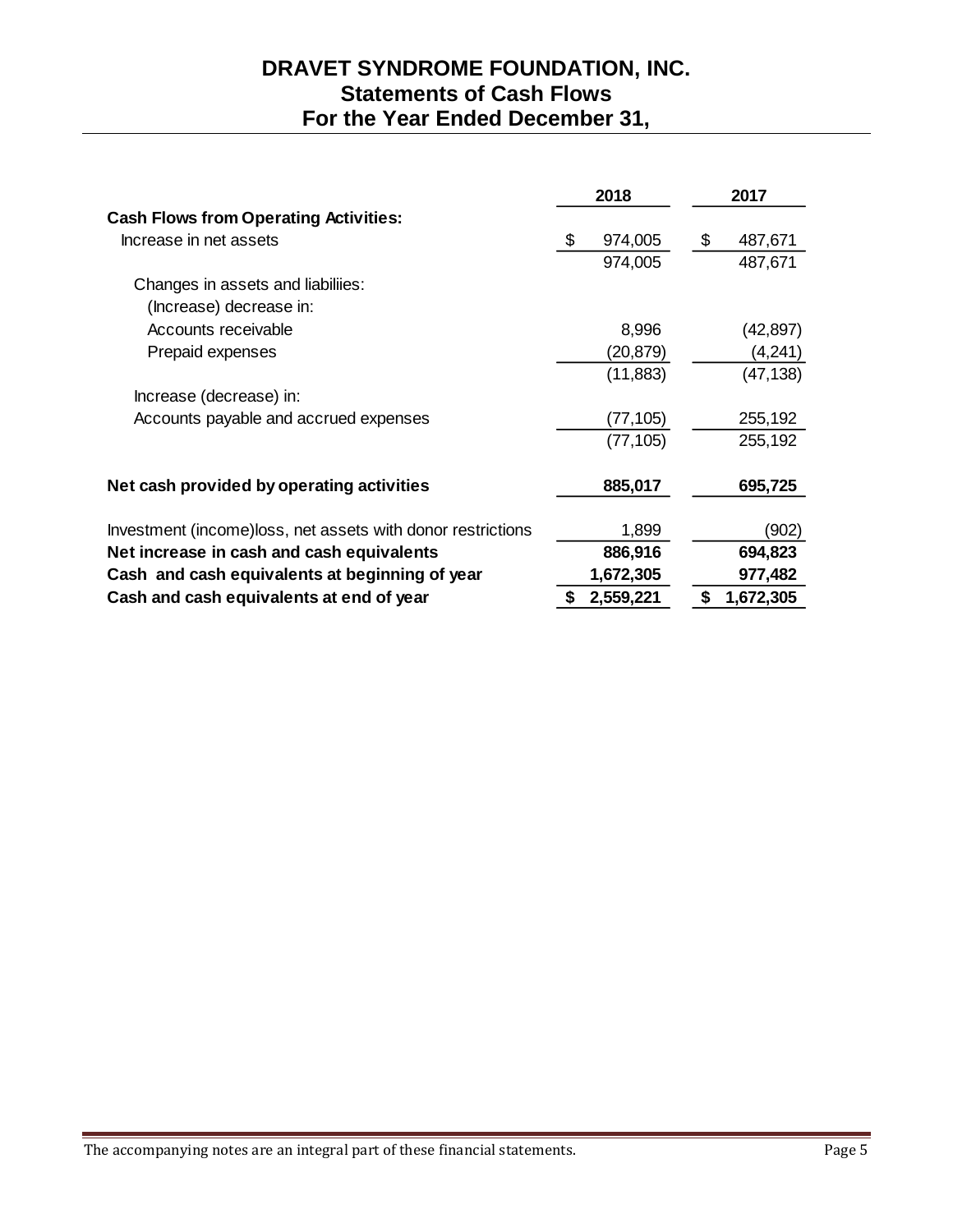# **DRAVET SYNDROME FOUNDATION, INC. Statement of Functional Expenses For the Year Ended December 31, 2018**

|                            | Patient and   | Professional    |               |               |                     |              |           |
|----------------------------|---------------|-----------------|---------------|---------------|---------------------|--------------|-----------|
|                            | Family        | Education and   |               | Management    |                     |              |           |
|                            | Services      | <b>Meetings</b> | Research      | and General   | <b>Fund Raising</b> |              | Total     |
| <b>Professional fees</b>   | \$            |                 | \$            | \$<br>3,500   | \$                  | $\mathbb{S}$ | 3,500     |
| <b>Salaries</b>            | 27,804        | 8,668           | 3,555         | 156,420       | 36,313              |              | 232,760   |
| Payroll taxes              | 2,560         | 685             | 294           | 12,907        | 2,842               |              | 19,288    |
| Telephone                  | 100           | 100             |               | 100           | 100                 |              | 400       |
| Office supplies            | 3,700         | 669             |               | 2,592         | 2,284               |              | 9,245     |
| Insurance                  | 437           | 28              | 11            | 2,119         | 813                 |              | 3,408     |
| Postage                    |               |                 |               | 1,088         | 690                 |              | 1,778     |
| Printing                   | 935           |                 |               | 2,754         | 1,819               |              | 5,508     |
| Patient assistance         | 31,458        |                 |               |               |                     |              | 31,458    |
| Dues and subscriptions     | 943           | 700             |               | 6,369         | 1,834               |              | 9,846     |
| Advertising                |               | 295             |               | 296           | 66                  |              | 657       |
| Bank charges               | 2,699         |                 | 45            | 5,108         | 25,538              |              | 33,390    |
| Taxes, Licenses and Fees   |               |                 |               | 4,432         |                     |              | 4,432     |
| Grants                     |               |                 | 422,607       |               |                     |              | 422,607   |
| Conferences and meetings   | 192,980       | 64,705          |               | 1,522         |                     |              | 259,207   |
| Other expenses             |               |                 |               |               | 4,877               |              | 4,877     |
| Total expenses before fund |               |                 |               |               |                     |              |           |
| raising                    | \$<br>263,616 | \$<br>75,850    | \$<br>426,512 | \$<br>199,207 | \$<br>77,176        | \$           | 1,042,361 |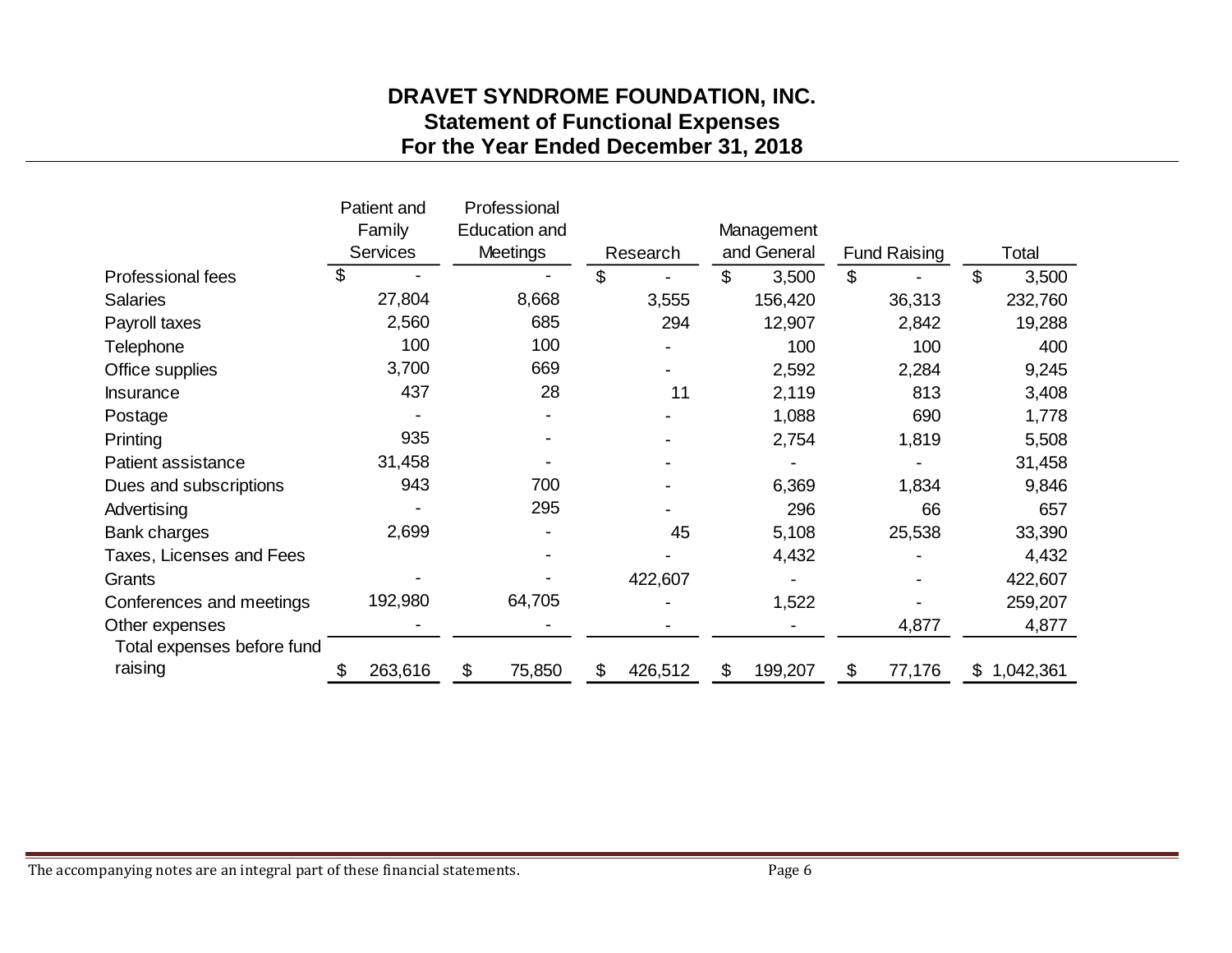# **DRAVET SYNDROME FOUNDATION, INC. Statement of Functional Expenses For the Year Ended December 31, 2017**

| Family<br><b>Education and</b><br>Management<br><b>Meetings</b><br>and General<br>Services<br><b>Fund Raising</b><br>Research<br>\$<br>\$<br>\$<br>\$<br>\$<br>4,760<br>Professional fees<br>6,024<br>6,601<br>4,389<br>111,065<br>46,883<br><b>Salaries</b><br>499<br>547<br>Payroll taxes<br>364<br>9,198<br>3,883 |           |
|----------------------------------------------------------------------------------------------------------------------------------------------------------------------------------------------------------------------------------------------------------------------------------------------------------------------|-----------|
|                                                                                                                                                                                                                                                                                                                      |           |
|                                                                                                                                                                                                                                                                                                                      | Total     |
|                                                                                                                                                                                                                                                                                                                      | 4,760     |
|                                                                                                                                                                                                                                                                                                                      | 174,962   |
|                                                                                                                                                                                                                                                                                                                      | 14,490    |
| 49<br>49<br>49<br>Telephone<br>49                                                                                                                                                                                                                                                                                    | 194       |
| 1,634<br>3,756<br>Office supplies                                                                                                                                                                                                                                                                                    | 5,390     |
| 41<br>45<br>995<br>30<br>2,492<br>Insurance                                                                                                                                                                                                                                                                          | 3,602     |
| 1,163<br>1,025<br>1,025<br>Postage                                                                                                                                                                                                                                                                                   | 3,213     |
| 1,055<br>2,517<br>814<br>1,524<br>Printing                                                                                                                                                                                                                                                                           | 5,910     |
| 16,778<br>Patient assistance                                                                                                                                                                                                                                                                                         | 16,778    |
| 774<br>1,010<br>5,258<br>4,638<br>Dues and subscriptions                                                                                                                                                                                                                                                             | 11,680    |
| 1,523<br>337<br>Advertising<br>1,523                                                                                                                                                                                                                                                                                 | 3,383     |
| Bank charges<br>36,331                                                                                                                                                                                                                                                                                               | 36,331    |
| Taxes, Licenses and Fees<br>3,845                                                                                                                                                                                                                                                                                    | 3,845     |
| 719,861<br>Grants                                                                                                                                                                                                                                                                                                    | 719,861   |
| 61,427<br>34,910<br>584<br>242<br>Conferences and meetings                                                                                                                                                                                                                                                           | 97,163    |
| 591<br>2,512<br>Other expenses                                                                                                                                                                                                                                                                                       | 3,103     |
| Total expenses before fund                                                                                                                                                                                                                                                                                           |           |
| raising<br>\$<br>90,222<br>\$<br>45,716<br>724,644<br>\$<br>140,723<br>103,360<br>\$<br>S                                                                                                                                                                                                                            | 1,104,665 |

.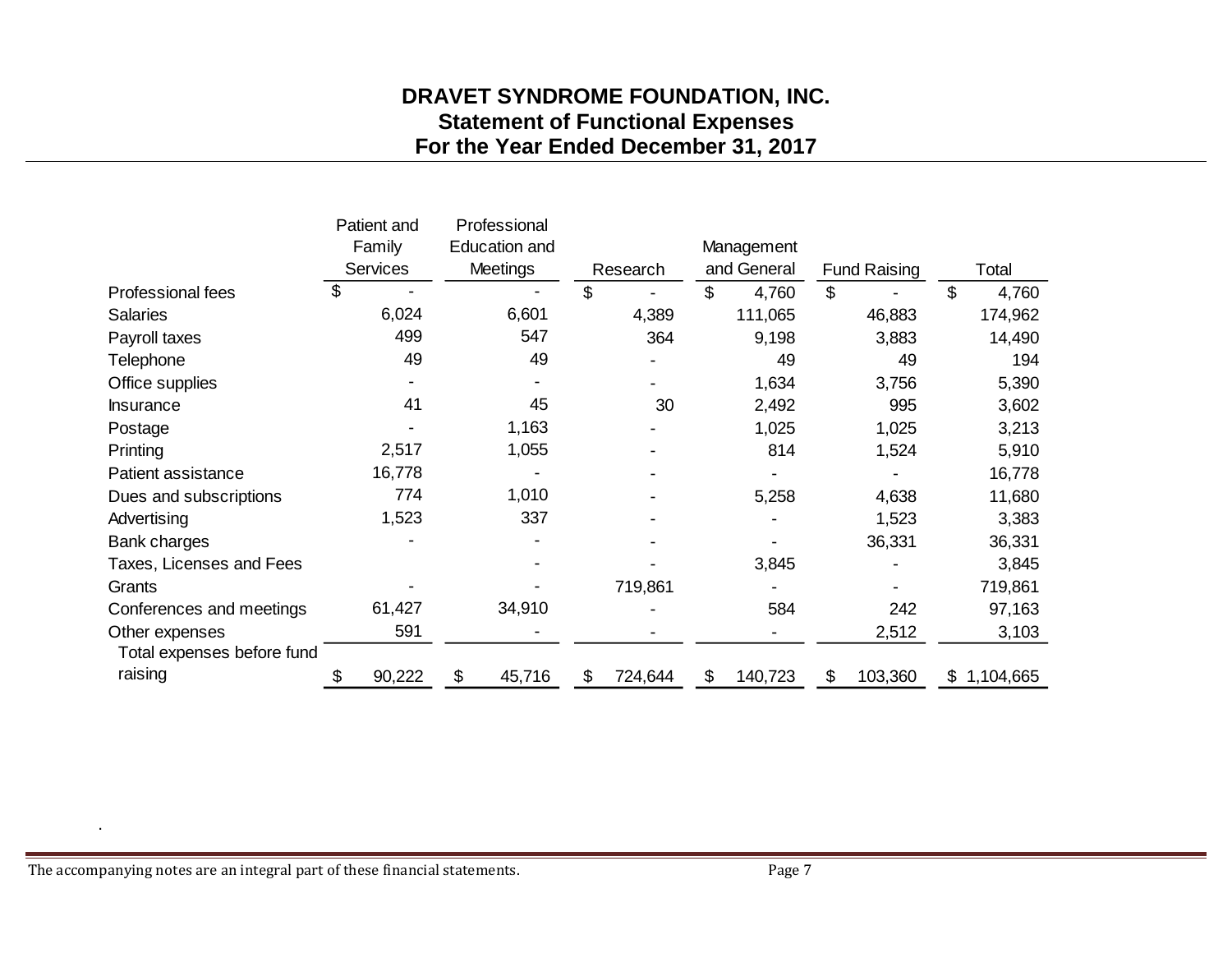### **Note 1 - Summary of Significant Accounting Policies General**

The Dravet Syndrome Foundation, Inc. (DSF) was incorporated as a not-for-profit, publicly supported corporation on September 24, 2009 under the laws of the State of Connecticut. DSF was formed to promote and support research regarding Dravet Syndrome and related epilepsies. DSF funds research toward better treatments and a cure of Dravet syndrome and related epilepsies by awarding research grants to qualified scientists and doctors. The DSF produces an annual Research Roundtable Meeting to provide the opportunity for researchers and clinicians to collaborate and discuss better treatment options and a roadmap toward a cure and how to best facilitate both. Through the International Patience Assistance Grant Program, DSF provides grants to cover expenses not covered by medical insurance.

#### **Basis of Accounting**

 The accompanying financial statements have been prepared on the accrual basis of accounting in accordance with accounting principles generally accepted in the United States of America.

#### **Basis of Presentation**

The financial statements of the Organization comply with the Financial Statements of Notfor-Profit Organizations topic of the FASB Codification. Under this topic, the Organization reports information regarding it financial position and activities according to the following net assets classifications:

> **Net assets without donor restrictions**– Net assets that are not subject to donor-imposed restrictions and may be expended for any purpose in performing the primary objectives of the organization. These net assets may be used at the discretion of the Organization's management and Board of Directors.

> **Net assets with donor restrictions** – Net assets subject to stipulations imposed by donors and grantors. Some donor restrictions are temporary in nature; those restrictions will be met by actions of the Organization or by the passage of time. Other donor restrictions are perpetual in nature, where by the donor has stipulated the funds be maintained in perpetuity.

> Donor restricted contributions are reported as increases in net assets with donor restrictions. When a restriction expires, net assets are reclassified from net assets with donor restrictions to net assets without donor restrictions in the statements of activities.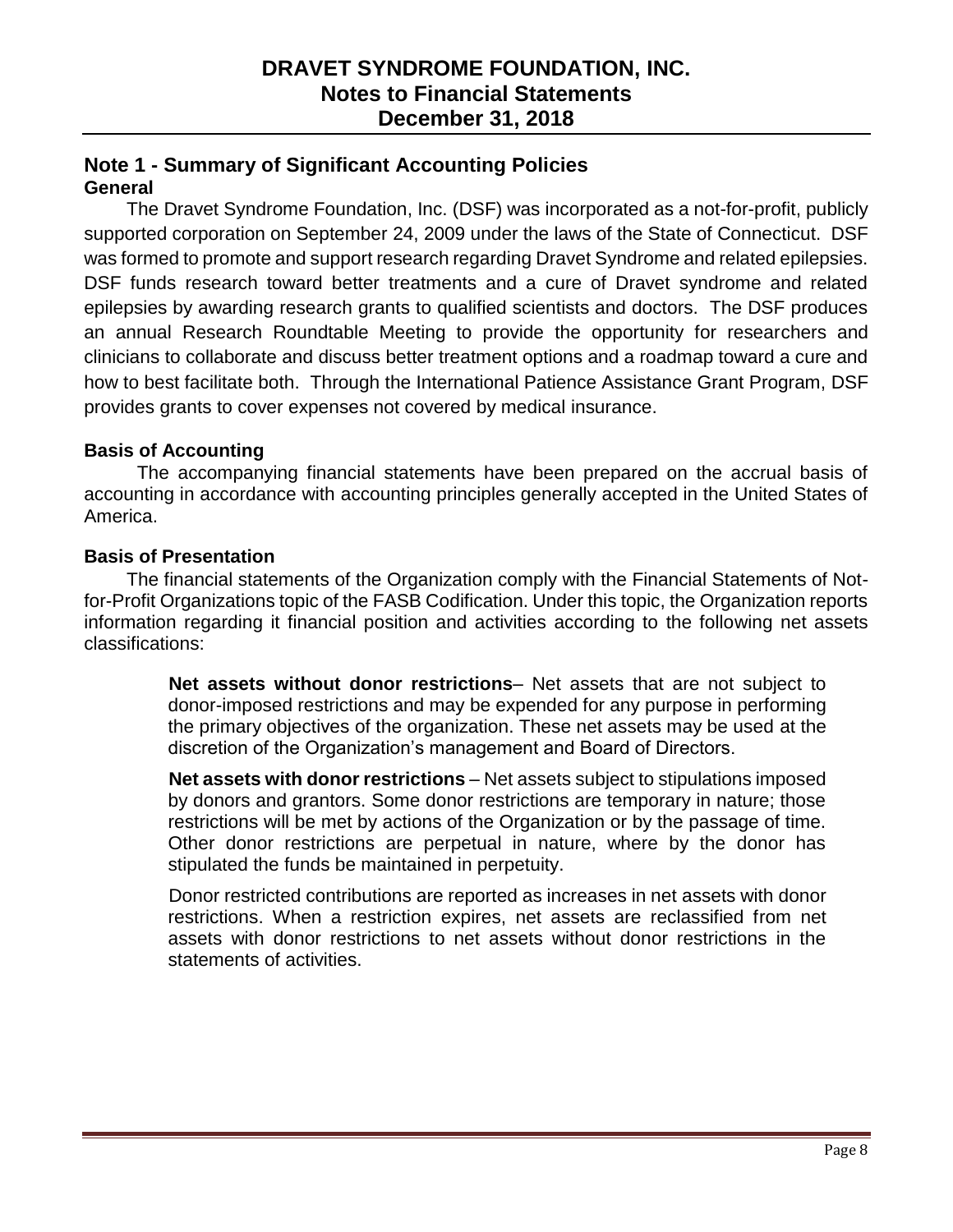# **DRAVET SYNDROME FOUNDATION, INC. Notes to Financial Statements December 31, 2018**

### **Note 1 - Summary of Significant Accounting Policies (continued)**

#### **New Accounting Pronouncement**

 On August 18, 2016, the FASB issued ASU 2016-14, Not-for-Profit Entities (Topic 958) – Presentation of Financial Statements of Not-for-Profit Entities. The update addresses the complexity and understandability of net asset classification, deficiencies in information about liquidity and availability of resources, and the lack of consistency in the type of information provided about expenses and investment return. The Organization has adjusted the presentation of these financial statements accordingly. The ASU has been applied retrospectively to all periods presented.

#### **Cash and Cash Equivalents**

For financial statement purposes, DSF considers funds in demand deposits, certificates of deposit, money market funds and all highly liquid debt instruments purchased with a maturity of three months or less to be cash equivalents.

#### **Accounts Receivable**

Accounts receivable are stated at the amount management expects to collect from outstanding balances.

#### **Contributions**

In accordance with financial accounting standards, the Organization records contributions received as without donor restrictions or with donor restrictions depending on the existence and or nature of any donor restrictions. Restricted net assets are reclassified to net assets without donor restrictions upon the satisfaction of the time or purpose restrictions

All contributions are considered to be available for unrestricted use unless specifically restricted by the donor. Support that is restricted by the donor, grantor or other outside party for particular operating purposes or for fixed asset acquisitions is reported as an increase in net assets without donor restrictions if the restriction expires in the reporting period in which the support is recognized.

#### **Income Taxes**

The Dravet Syndrome Foundation, Inc. is exempt from income taxes under Section 501(c)(3) of the Internal Revenue Code. A ruling from the Internal Revenue Service has determined that the Organization will be treated as a publicly supported organization, and not a private foundation. This qualifies the Organization for the 50% charitable contribution deduction for individual donors. Consequently, the accompanying financial statements do not include any provision for income taxes.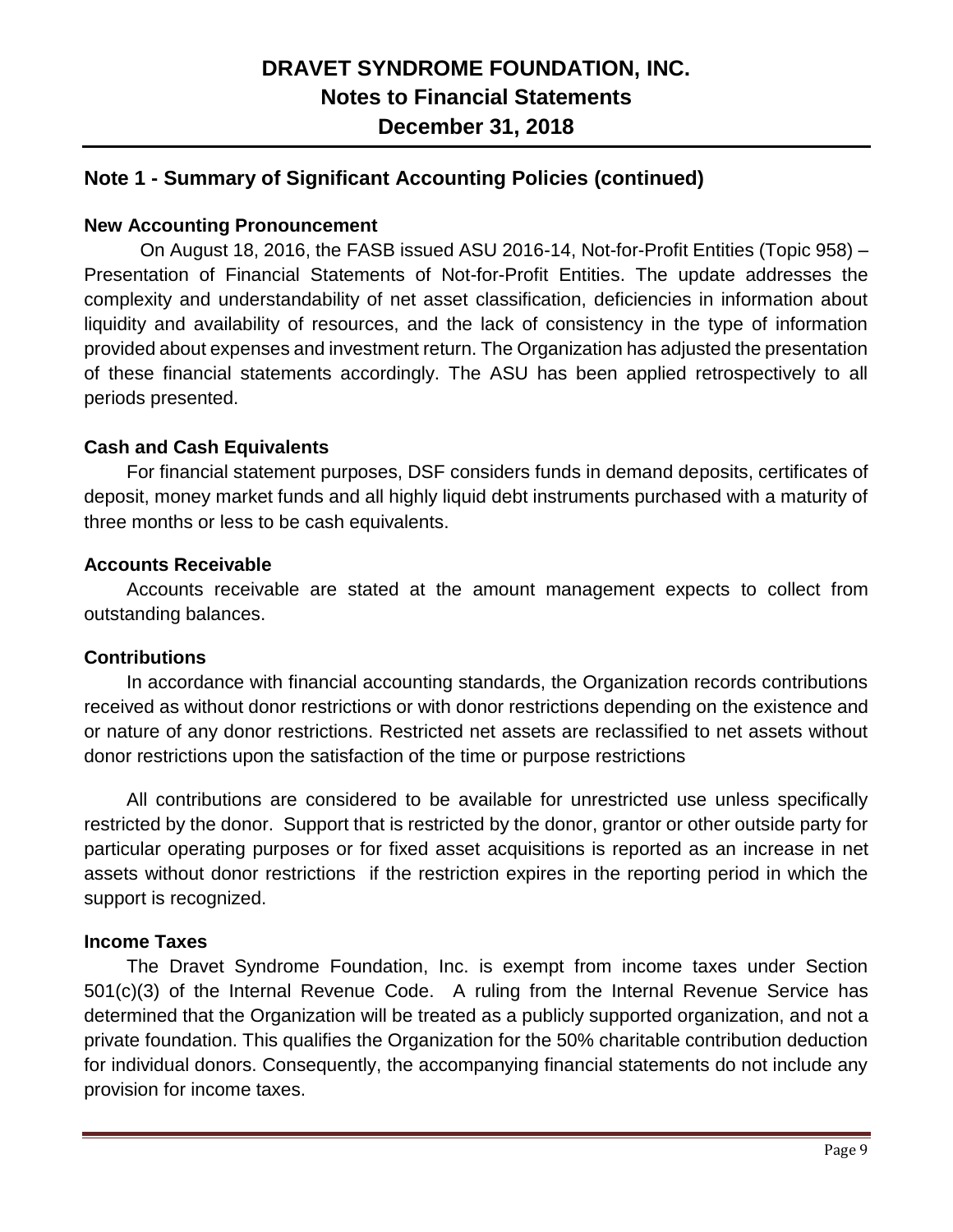### **Note 1 - Summary of Significant Accounting Policies (continued) Income Taxes (continued)**

The Foundation recognizes the effect of tax positions only when they are more than likely that not of being sustained. Management has determined that the Foundation had no uncertain tax positions that qualify for either recognition or disclosure in the financial statements. In the normal course of business the Foundation's tax filings are subject to examination by federal and state authorities. The tax returns for the years ended December 31, 2015 and forward are subject to examination by taxing authorities.

#### **Functional Expenses**

The Foundation allocates expenses on a functional basis among programs and support services. Expenses that can be specifically identified are charged directly to the related program or support service. Other expenses that are common to several functions are allocated based on estimates made by management.

#### **Use of Estimates**

The preparation of financial statements in conformity with generally accepted accounting principles requires management to make estimates and assumptions that affect the reported amounts of assets and liabilities and disclosures of contingent assets and liabilities at the date of the financial statements. They also affect the reported amounts of revenues and expenses during the reporting period. Actual results could differ from those estimates.

#### **Note 2 - Donated Services, Materials, Facilities**

The Foundation received donated services from unpaid volunteers. No amounts have been recognized in the accompanying statement of activities because the criteria for recognition of such volunteer effort under Accounting Standards Codification (ASC) 958 have not been satisfied. The contributions of services are recognized if the services received (a) create or enhance nonfinancial assets or (b) require specialized skills that are provided by individuals possessing those skills and would typically need to be purchased if not provided by donation.

# **Note 3 – Concentrations of Credit Risk**

#### **Cash Balances**

The Foundation maintains its cash and cash equivalents in one financial institution. The balances are insured by the Federal Deposit Insurance Corporation at each institution up to \$250,000. The balances may at times during the year exceed the FDIC limit; however, the Foundation does not feel that there is any significant credit risk.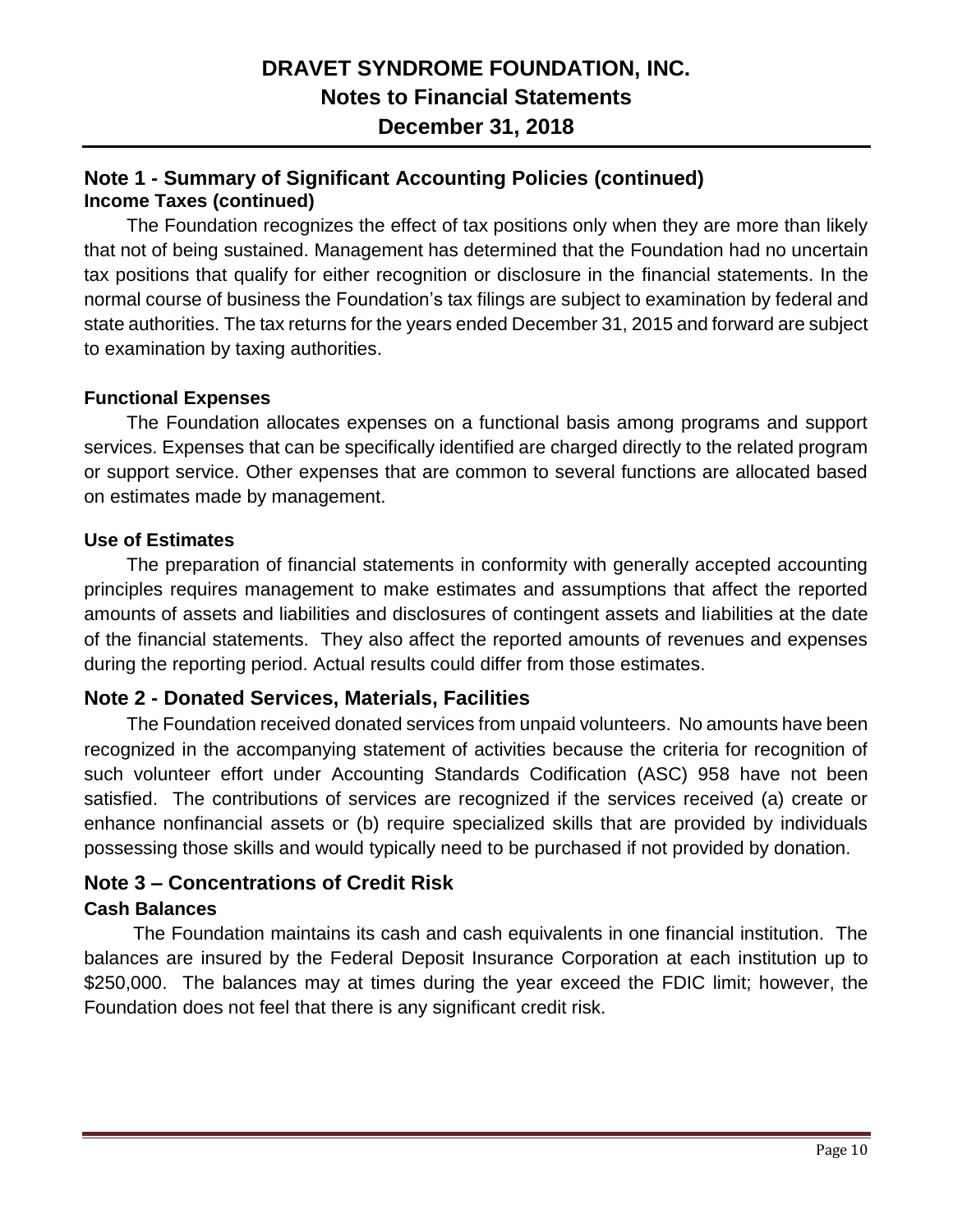# **DRAVET SYNDROME FOUNDATION, INC. Notes to Financial Statements December 31, 2018**

#### **Note 4 - Research**

The Foundation has entered into agreements with several universities to fund research in 2019.

#### **Note 5 –Net Assets with Donor Restrictions**

The Foundation has been named the beneficiary of the Dravet Syndrome Foundation Endowment Fund. The Endowment Fund will pay out annually to the Foundation to support syndrome specific research to find better treatments and a cure while assisting afflicted individuals and their families living in Iowa. The endowment fund is administered by the Community Foundation of Dubuque, Iowa as Trustee. The assets of the trust are recorded as net assets with donor restrictions. Distributions may be made annually from the net income of the fund. Net assets held in perpetuity at December 31 2018 and 2017 was \$11,469.

#### **Note 6 – Fair Value of Financial Instruments**

Financial Accounting Standards Board ( FASB) Accounting Standards Codification (ASC) 820 defines fair value, requires certain disclosures about fair value measurements, and establishes a three level hierarchy for fair value measurements based on observable inputs to the valuation of an asset or liability at the measurement date. Fair value is defined as the price that would be received to sell an asset or paid to transfer a liability in an orderly transaction between market participants at the measurement date.

The carrying amounts reflected in the accompanying statements of financial position for cash and cash equivalents approximate their respective fair values due to the short maturities of those instruments.

#### **Note 7 – Availability and Liquidity**

The following represents the Organizations financial assets at December 31, 2018 and 2017

|                                                         | 2018            | 2017           |
|---------------------------------------------------------|-----------------|----------------|
| Financial Assets at year end:                           |                 |                |
| Cash and cash equivalents                               | 2,559,221<br>S. | 1,672,305<br>S |
| Accounts receivable                                     | 58,638          | 67,634         |
| Total financial assets                                  | 2,617,859       | 1,739,939      |
| Less amounts not available to be used within one year:  |                 |                |
| Net assets with donor restrictions                      | 11,469          | 13,312         |
| Financial assets available to meet general expenditures |                 |                |
| over the next twelve months                             | 2,606,390       | 1,726,627      |

The foundation's goal is generally to maintain financial assets by receiving support from various sources including individual, corporate, foundation and Board contributions, as well as income from investment sources.